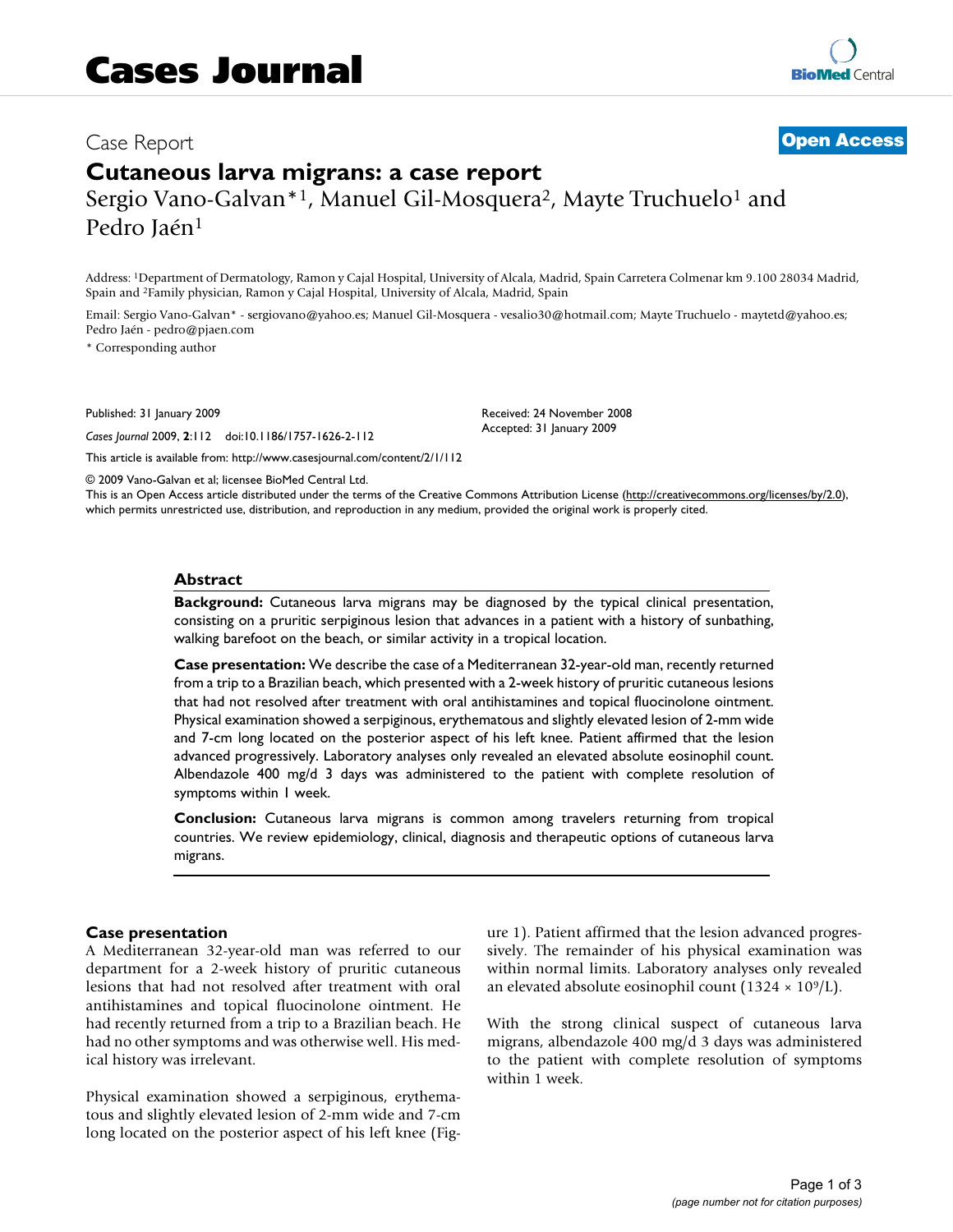

# Figure 1

**Dermatological examination showed an erythematous serpiginous intraepidermal tunnel on his left leg, caused by accidental percutaneous penetration of the larva**.

# **Discussion**

Cutaneous larva migrans – also known as creeping eruption or sandworm disease – is common among travelers returning from tropical countries. It is caused by larvae of animal hookworms. Ancylostoma braziliense is the most common offender [1].

The disease is endemic in resource-poor communities in the developing world, particularly in Brazil, India, and the West Indies. It occurs sporadically or in the form of small epidemics in high-income countries and is reported in tourists who have visited the tropics [2].

Most often, people pick up the infection by walking through contaminated areas barefoot or with open-type shoes, or by sitting in tainted soil or sand [1].

The main affected areas are the dorsum and sole of the feet (uni and bilateral), buttocks, pelvic waist, legs and shoulders. More than one lesion is compatible with more than one entry point. The main signs and symptoms are linear and/or serpiginous lesions (which progress from 2–3 mm to 2–3 cm per day) and the pruritus. This is intensified after some days by the inflammatory reaction of the host and may even interfere with sleep. Pain may occur in papulovesicular lesions. Systemic signs include peripheral eosinophilia (Loeffler syndrome), migratory pulmonary infiltrates, and increased immunoglobulin E levels, but are rarely seen.

The diagnosis of hookworm-related cutaneous larva migrans is easily made clinically on the basis of typical clinical presentation which is a pruritic serpiginous lesion that advances in a patient with a history of sunbathing, walking barefoot on the beach, or similar activity in a tropical location. Creeping eruption as a clinical sign is diagnostic; a biopsy is not useful.

Even though the condition is self-limited, the intense pruritus and risk for infection mandate treatment. Different therapeutic approaches are effective: a single dose of ivermectin (200 μg per kg bodyweight) kills the migrating larvae effectively and relieves itching quickly. Oral albendazole (400 mg daily), given for 5–7 days, shows excellent cure rates and the drug is well-tolerated by patients [3]. Thiabendazole (50 mg per kg bodyweight for 2–4 days) was widely used after the first report of its efficacy in 1963. However, given orally the substance is poorly tolerated, and frequently causes dizziness, nausea, vomiting, and intestinal cramps [2]. Topical thiabendazole 10% cream, although less effective, is a good alternative for young children to avoid the potential side effects of systemic medications.

The prognosis is excellent. This is a self-limiting disease. Humans are accidental, dead-end hosts, with the larva dying and the lesions resolving within 4–8 weeks, as long as 1 year in rare cases.

In prevention, when visiting tropical countries, especially beaches and sandy, moist areas, it is best to wear shoes that completely cover the feet. Also, one should avoid sitting or lying on bare sand, even if on a towel. Deworming of pets is recommended [1].

# **Consent**

Written informed consent was obtained from the patient for publication of this case report and accompanying images. A copy of the written consent is available for review by the Editor-in-Chief of this journal.

# **Competing interests**

The authors declare that they have no competing interests.

### **Authors' contributions**

SVG wrote the initial draft of and helped revise the manuscript. MGM and MT obtained consent from the patients and helped revise the manuscript. PJ assisted with manuscript revision. All authors read and approved the final manuscript.

### **References**

- 1. Prayaga S, Mannepuli GB: **[A tropical souvenir not worth picking](http://www.ncbi.nlm.nih.gov/entrez/query.fcgi?cmd=Retrieve&db=PubMed&dopt=Abstract&list_uids=16708713) [up.](http://www.ncbi.nlm.nih.gov/entrez/query.fcgi?cmd=Retrieve&db=PubMed&dopt=Abstract&list_uids=16708713)** *Cleve Clin J Med* 2006, **73:**458-459.
- 2. Heukelbach J, Feldmeier H: **[Epidemiological and clinical charac](http://www.ncbi.nlm.nih.gov/entrez/query.fcgi?cmd=Retrieve&db=PubMed&dopt=Abstract&list_uids=18471775)[teristics of hookworm-related cutaneous larva migrans.](http://www.ncbi.nlm.nih.gov/entrez/query.fcgi?cmd=Retrieve&db=PubMed&dopt=Abstract&list_uids=18471775)** *Lancet Infect Dis* 2008, **8:**302-309.